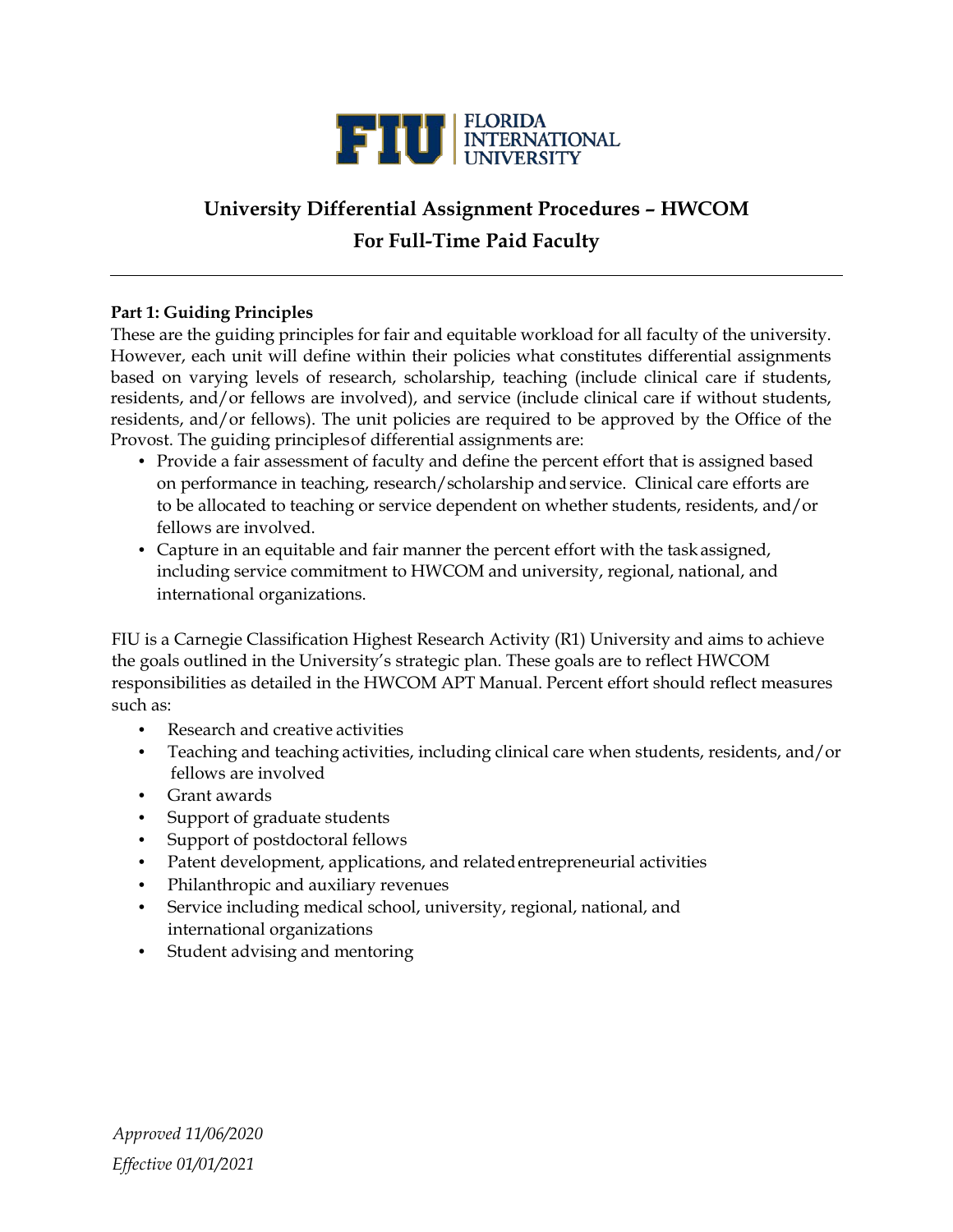## **Part 2: Definition of Assignments**

To meet the guiding principles of the University Differential Assignment, all HWCOM faculty regardless of tenure/non-tenure track or rank are to account for 100% of their effort using the following (4) Differential Assignments: **Research**, **Teaching\***, **Service\*** and **Administrative Assignments**. \*Note that **Teaching Assignment** is subdivided into *Classroom* and *Clinical* activities; and **Service Assignment** is subdivided into *Clinical* and *Other* categories. There is an expectation that faculty will have an annual minimum **Service Assignment** of 10%. The scholarly activities represented within these Assignments are defined as follows:

## **A. Research Assignment**

• Participate directly or as a supervisor of activities relating to the process of collection and publication of data obtained in a laboratory, clinical setting, a database, a classroom (student/faculty performance metrics) or medical health records. Conducting research activities under these circumstances implies that the participants are testing a hypothesis and seeking to publicize their findings in a manuscript. The faculty in research commonly serve as a Principal Investigators, Coinvestigators, Collaborators or Consultants on a research grant offered by a national or international government or nongovernmental agencies or foundations.

## **B. Teaching Assignment**

## *Classroom*

• Participate in the didactic teaching for the medical, graduate, undergraduate, graduate certificate program and/or physician's assistant student curriculum.

## *Clinical*

• Participate in the instruction of medical or physician assistant students in the best clinical practices in a medical or surgical specialty in the inpatient, outpatient or ambulatory setting.

# **C. Service Assignment**

*Clinical*

• Performance of clinical care that does not include any students or residents in the inpatient, outpatient or ambulatory setting. The faculty member is solely performing clinical services.

#### *Other*

Participate in scholarly activities including but not limited to seminars/ lectures/presentations, manuscript/grant reviews, institutional and educational committees, scientific advisory boards/organizational meeting committees, and/or mentoring/career path advising. Participation in national organizations, including study sections is included in this category.

# **D. Administrative Assignment**

• Participate in a major administrative role in the capacity of a dean, a departmental chair, a division chief, and/or director/co-director of an institute or program